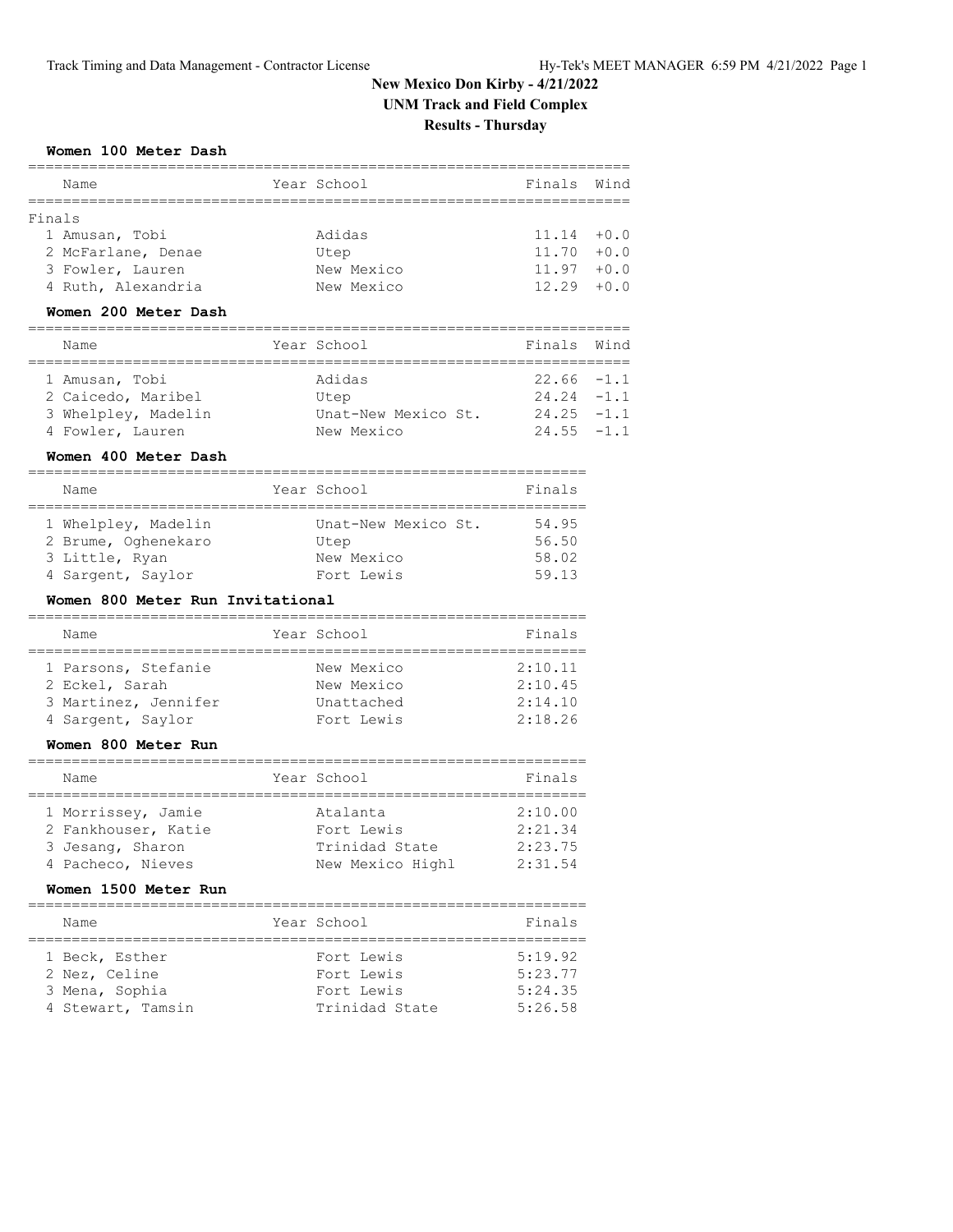### **Women 1500 Meter Run Invitational**

| Name                                                                  | Year School                      | Finals                        |
|-----------------------------------------------------------------------|----------------------------------|-------------------------------|
| 1 Martinez, Jennifer<br>2 Firezghi, Semira Mebraht<br>3 Jerubet, Ruth | Unattached<br>New Mexico<br>Utep | 4:33.51<br>4:40.32<br>4:41.79 |
| 4 Johnson, Juanita                                                    | New Mexico                       | 4:42.72                       |

### **Women 5000 Meter Run**

| Name               | Year School      | Finals   |
|--------------------|------------------|----------|
|                    |                  |          |
| 1 Leslie, Jewels   | New Mexico Highl | 19:38.82 |
| 2 Beck, Esther     | Fort Lewis       | 19:58.74 |
| 3 Murphy, Taylor   | Fort Lewis       | 20:43.45 |
| 4 Shoemaker, Maddy | Fort Lewis       | 20:46.42 |

### **Women 100 Meter Hurdles**

| Name                |                        | Year School | Finals Wind    |     |
|---------------------|------------------------|-------------|----------------|-----|
|                     |                        |             |                |     |
| 1 Caicedo, Maribel  |                        | Utep        | $13.25 \t 0.7$ |     |
| 2 Simpson, Marissa  |                        | Utep        | 13.91          | 0.7 |
| 3 Plummer, Victoria |                        | New Mexico  | 14.93          | 0.7 |
|                     | 4 Harrison, Carshaylah | Utep        | 14.96          | 0 7 |

### **Women 400 Meter Hurdles**

| Name                   | Year School | Finals  |
|------------------------|-------------|---------|
|                        |             |         |
| 1 Benhadja, Loubna     | Utep        | 59.68   |
| 2 Harrison, Carshaylah | Utep        | 1:01.45 |
| 3 Benze, Krista        | Fort Lewis  | 1:05.91 |
| 4 James, Leigh         | New Mexico  | 1:08.21 |

### **Women 3000 Meter Steeplechase**

| Name                 | Year School    | Finals   |
|----------------------|----------------|----------|
|                      |                |          |
| 1 Wright, Carmella   | Fort Lewis     | 11:55.56 |
| 2 Lagat, Ashley      | Trinidad State | 12:17.50 |
| 3 Dominquez, Vanessa | Trinidad State | 13:32.37 |
| 4 Burnside, Payton   | Fort Lewis     | 13:54.61 |

### **Women 4x100 Meter Relay**

| School                       |              | Finals |
|------------------------------|--------------|--------|
|                              |              |        |
| 1 Utep 'A'                   |              | 45.68  |
| 2 New Mexico<br>$\mathsf{A}$ |              | 49.39  |
| 3 New Mexico Highlands Uni   | $\mathsf{A}$ | 51.41  |
|                              |              |        |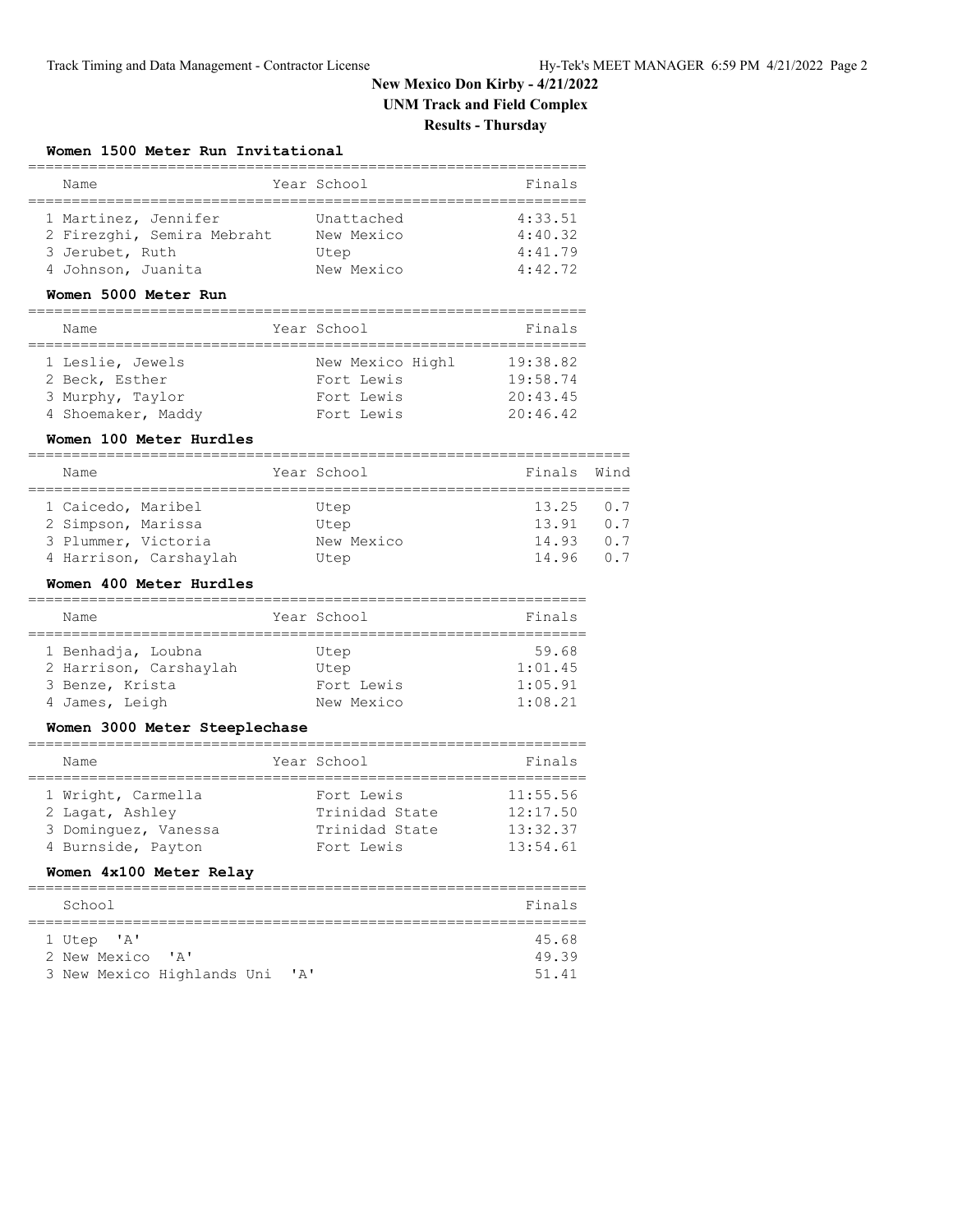# **New Mexico Don Kirby - 4/21/2022 UNM Track and Field Complex**

## **Results - Thursday**

### **Women High Jump**

| Name                                                          | Year School | Finals            |             |
|---------------------------------------------------------------|-------------|-------------------|-------------|
| 1 Meniker, Nawal<br>1.74 1.79 1.84<br>$\bigcirc$<br>O XXX     | Unattached  | 1.79m             | $5 - 10.50$ |
| 2 Plummer, Victoria<br>1.59 1.64 1.69<br>$\bigcirc$<br>XO XXX | New Mexico  | $1.64m$ $5-04.50$ |             |
| 3 Magallanez, Alyssa<br>1.54 1.59 1.64<br>∩<br>XXX            | New Mexico  | 1.59m             | $5 - 02.50$ |

### **Women Pole Vault**

| Name                                                                                    | Year School | Finals             |
|-----------------------------------------------------------------------------------------|-------------|--------------------|
| 1 Villanueva, Victoria<br>3.53 3.68 3.83 3.98 4.03<br>XO XO PPP PPP XXX                 | New Mexico  | $3.68m$ $12-00.75$ |
| 2 Quezada-Arzate, Kiara<br>3.38 3.53 3.68 3.83<br>XXO<br>PPP<br>XXX<br>$\left( \right)$ | New Mexico  | $3.53m$ $11-07.00$ |

### **Women Long Jump**

| Name                                                                              | Year School |                                                                    |      | Finals Wind |                          |
|-----------------------------------------------------------------------------------|-------------|--------------------------------------------------------------------|------|-------------|--------------------------|
| 1 Roee, Marthe<br>$5.14m (+0.0)$ $5.47m(3.3)$ FOUL $5.35m(3.2)$ $5.24m(2.7)$ PASS |             | New Mexico                                                         |      |             | $5.47m$ $3.3$ $17-11.50$ |
| 2 Fowler, Lauren                                                                  |             | New Mexico                                                         |      |             | $5.14m + 0.0 16 - 10.50$ |
| $5.14m (+0.0)$ FOUL<br>3 Veserra, Victoria                                        | FOUL.       | <b>FOUL</b><br>New Mexico St.                                      | FOUL | FOUL        | $4.99m$ $2.1$ $16-04.50$ |
| $4.90m (+0.0)$ FOUL<br>4 Ho, Emily                                                |             | $4.99m(2.1)$ $4.93m(+0.0)$ $4.68m(0.9)$ $4.60m(0.2)$<br>New Mexico |      |             | $4.90m$ $0.9$ $16-01.00$ |
| $4.81m(0.8)$ $4.55m(0.8)$ $4.86m(+0.0)$ $4.90m(0.9)$ FOUL(-2.7) PASS              |             |                                                                    |      |             |                          |

### **Women Triple Jump**

| Name              |                                                  | Year School                      | Finals Wind |                           |  |  |  |
|-------------------|--------------------------------------------------|----------------------------------|-------------|---------------------------|--|--|--|
|                   |                                                  |                                  |             |                           |  |  |  |
| 1 Harkley, Mikyla |                                                  | New Mexico                       |             | $12.36m$ $2.8$ $40-06.75$ |  |  |  |
|                   | $12.25m(1.1)$ $12.26m(-0.9)$ $12.21m(+0.0)$ FOUL |                                  | FOUL        | 12.36m(2.8)               |  |  |  |
| 2 Roee, Marthe    |                                                  | New Mexico                       |             | 11.76m  0.8  38-07.00     |  |  |  |
| 11.76m(0.8) FOUL  |                                                  | $9.28m (+0.0) 11.67m (1.0) FOUL$ |             | 11.72m(3.1)               |  |  |  |

### **Women Shot Put**

| Name                                                  | Year School    | Finals              |
|-------------------------------------------------------|----------------|---------------------|
| 1 Stevens, Sah-Jay<br>FOUL FOUL FOUL FOUL FOUL 14.29m | Utep           | $14.29m$ $46-10.75$ |
| 2 Green, Rebecca                                      | New Mexico St. | $13.45m$ $44-01.50$ |
| FOUL FOUL FOUL FOUL 13.12m 13.45m<br>3 Moore, Makiya  | New Mexico St. | $13.31m$ $43-08.00$ |
| FOUL 12.32m 13.18m 13.05m 13.31m FOUL                 |                |                     |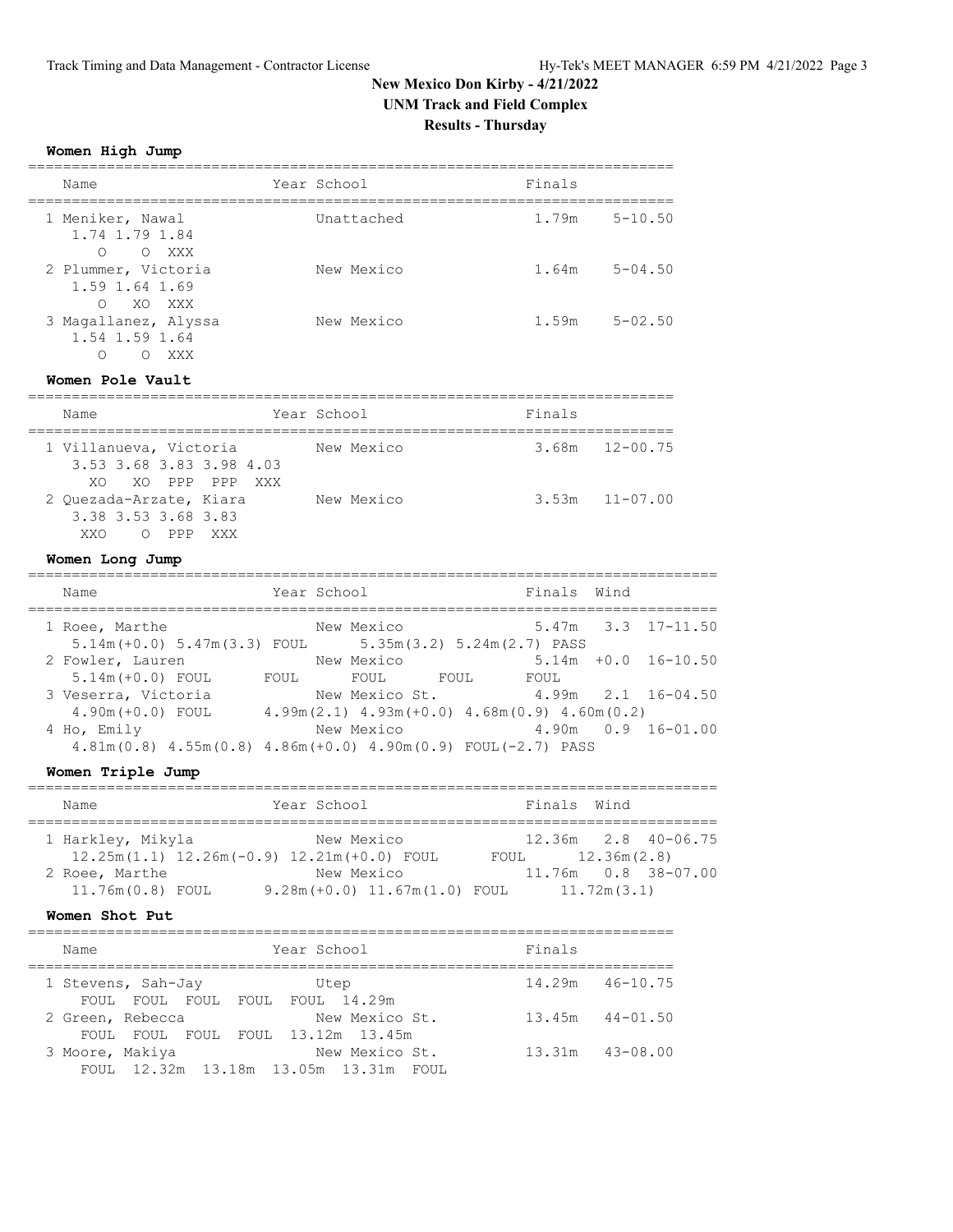### **....Women Shot Put**

| 4 Martinez, Alissa                         |  |  | New Mexico Highl | $12.69m$ $41-07.75$ |
|--------------------------------------------|--|--|------------------|---------------------|
| 12.69m  FOUL  12.18m  11.83m  FOUL  12.17m |  |  |                  |                     |

### **Women Discus Throw**

|   | WOMEN DISCUS INIOW                                                   |                |        |            |
|---|----------------------------------------------------------------------|----------------|--------|------------|
|   | Year School<br>Name                                                  |                | Finals |            |
|   | 1 Moore, Makiya<br>49.61m 46.01m 39.28m FOUL 47.57m 47.75m           | New Mexico St. | 49.61m | $162 - 09$ |
|   | 2 Jayasankar, Krishna<br>Utep<br>41.88m FOUL FOUL FOUL 44.51m 45.04m |                | 45.04m | $147 - 09$ |
|   | 3 Green, Rebecca<br>FOUL FOUL FOUL 37.08m 39.84m FOUL                | New Mexico St. | 39.84m | $130 - 08$ |
| 4 | Ward, Kaitlyn<br>37.94m 36.75m FOUL 38.77m FOUL 35.99m               | New Mexico St. | 38.77m | $127 - 02$ |

### **Women Javelin Throw**

| Name                                                            | Year School    | Finals               |
|-----------------------------------------------------------------|----------------|----------------------|
| 1 Humphrey, Mariah<br>45.41m 42.12m 43.34m 41.04m 43.50m 38.69m | New Mexico St. | $149 - 00$<br>45.41m |
| 2 Beene, Bailey<br>FOUL 34.01m 34.43m FOUL 34.10m 38.78m        | New Mexico St. | $127 - 03$<br>38.78m |
| 3 Stevens, Sah-Jay<br>38.13m 36.69m FOUL PASS PASS PASS         | Utep           | $125 - 01$<br>38.13m |
| 4 Flores, Estrella<br>30.63m 32.54m 32.86m FOUL 30.44m FOUL     | Unattached     | 32.86m<br>$107 - 10$ |

### **Men 100 Meter Dash**

| Name               |  | Year School | Finals Wind H#  |  |  |  |  |  |
|--------------------|--|-------------|-----------------|--|--|--|--|--|
|                    |  |             |                 |  |  |  |  |  |
| 1 Johnson, Dennis  |  | Utep        | $10.32 \t 0.61$ |  |  |  |  |  |
| 2 Cadet, Jalen     |  | Utep        | $10.79$ $0.6$ 2 |  |  |  |  |  |
| 3 Wright, Montez   |  | New Mexico  | $11.06$ $0.6$ 1 |  |  |  |  |  |
| 4 Shabazz, Siddeeg |  | Swfinest    | $11.27$ 0.6 1   |  |  |  |  |  |

### **Men 200 Meter Dash**

| Name               | Year School | Finals Wind   |     |
|--------------------|-------------|---------------|-----|
| 1 Powell, Jevaughn | Utep        | $20.33$ $2.6$ |     |
| 2 prevà t, Loà c   | Unattached  | $20.36$ $2.6$ |     |
| 3 O'Bryant, Jevon  | New Mexico  | 20.91         | 2.6 |
| 4 Dean, Karon      | Utep        | 20.93         | 2.6 |

### **Men 400 Meter Dash**

| Name                        | Year School | Finals |
|-----------------------------|-------------|--------|
|                             |             |        |
| 1 prevôt, LoÃ <sup>-c</sup> | Unattached  | 45.70  |
| 2 Naliali, Christopher      | Unattached  | 46.04  |
| 3 Leacock, Rivaldo          | New Mexico  | 46.97  |
| 4 Akhalu, Victor            | New Mexico  | 49.09  |
|                             |             |        |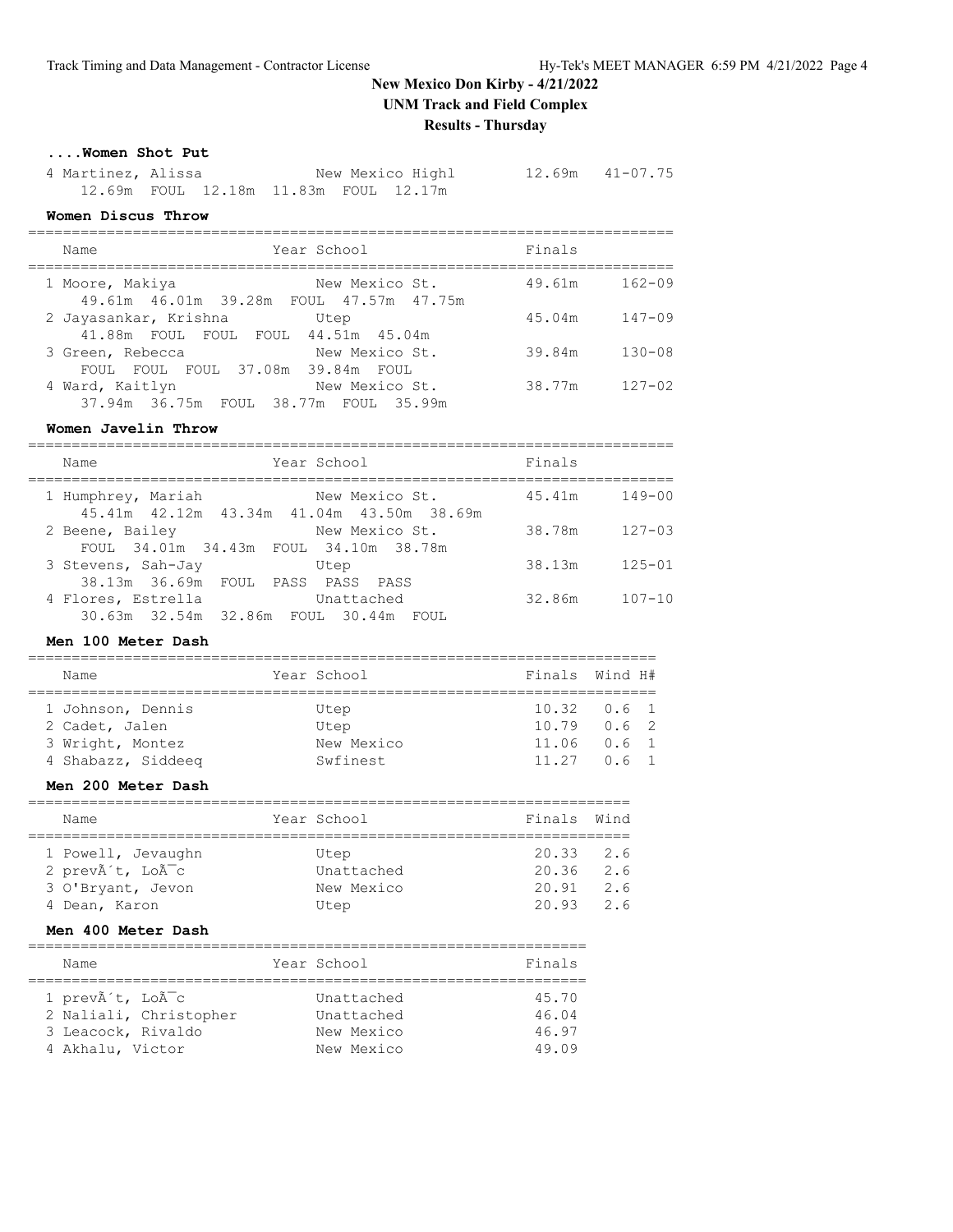### **Men 800 Meter Run**

| Name                                                                          | Year School                                                  | Finals                                   |
|-------------------------------------------------------------------------------|--------------------------------------------------------------|------------------------------------------|
| 1 Rael, Nathias<br>2 Shugart, Cole<br>3 Hetman, Anekin<br>4 Victorino, Javier | Unattached<br>New Mexico St.<br>New Mexico St.<br>Fort Lewis | 1:59.37<br>2:00.27<br>2:00.28<br>2:02.27 |

### **Men 800 Meter Run Invitational**

|  | Name              |  | Year School | Finals  |  |  |
|--|-------------------|--|-------------|---------|--|--|
|  |                   |  |             |         |  |  |
|  | 1 Larkin, Matthew |  | New Mexico  | 1:52.43 |  |  |
|  | 2 Hughes, Iolo    |  | New Mexico  | 1:52.67 |  |  |
|  | 3 Brouw, Ethan    |  | New Mexico  | 1:53.14 |  |  |
|  | 4 Burrough, Brady |  | Fort Lewis  | 1:55.49 |  |  |

#### **Men 1500 Meter Run**

|  | Name                 |  | Year School    | Finals  |  |  |
|--|----------------------|--|----------------|---------|--|--|
|  |                      |  |                |         |  |  |
|  | 1 Too, Micah         |  | New Mexico St. | 4:08.63 |  |  |
|  | 2 Nez, Steven        |  | Fort Lewis     | 4:09.33 |  |  |
|  | 3 Trejo, Ricardo     |  | Fort Lewis     | 4:14.97 |  |  |
|  | 4 Marquez, Cebastian |  | Fort Lewis     | 4:18.62 |  |  |

### **Men 1500 Meter Run Invitational**

|  | Name                 |  | Year School | Finals  |  |  |
|--|----------------------|--|-------------|---------|--|--|
|  |                      |  |             |         |  |  |
|  | 1 Kipkosqei, Maxwell |  | Utep        | 4:01.74 |  |  |
|  | 2 Perez, Elias       |  | Adams State | 4:03.77 |  |  |
|  | 3 Rael, Nathias      |  | Unattached  | 4:10.96 |  |  |
|  | 4 Cionelo, Nehemiah  |  | New Mexico  | 4:13.92 |  |  |

### **Men 5000 Meter Run**

|  | Name                 |  | Year School    | Finals   |  |  |
|--|----------------------|--|----------------|----------|--|--|
|  |                      |  |                |          |  |  |
|  | 1 Amor, Andrew       |  | Unattached     | 14:49.77 |  |  |
|  | 2 Nez, Steven        |  | Fort Lewis     | 15:21.24 |  |  |
|  | 3 Marquez, Cebastian |  | Fort Lewis     | 15:29.29 |  |  |
|  | 4 Sanchez, Dilan     |  | New Mexico St. | 16:42.74 |  |  |

### **Men 110 Meter Hurdles**

|  | Name                 |  |  | Year School | Finals Wind |     |  |  |
|--|----------------------|--|--|-------------|-------------|-----|--|--|
|  |                      |  |  |             |             |     |  |  |
|  | 1 Christman, Gannon  |  |  | New Mexico  | 14.78 2.7   |     |  |  |
|  | 2 Dunninger, Camillo |  |  | New Mexico  | 15.10       | 2.7 |  |  |

#### **Men 400 Meter Hurdles**

| Name          |  | Year School | Finals |
|---------------|--|-------------|--------|
|               |  |             |        |
| 1 Azemia, Ned |  | Utep        | 51.59  |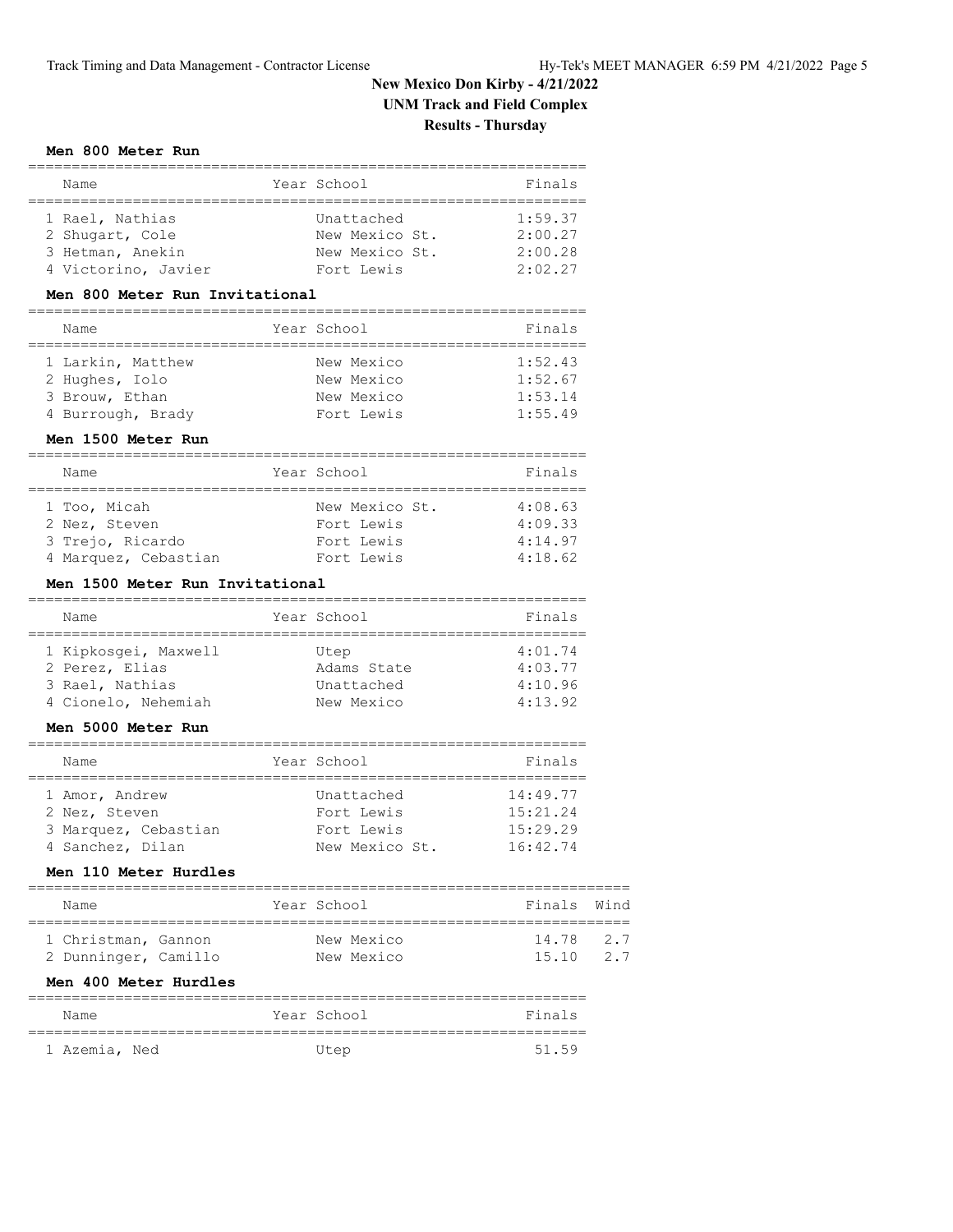| Men 400 Meter Hurdles                                                         |                                                      |                     |                           |
|-------------------------------------------------------------------------------|------------------------------------------------------|---------------------|---------------------------|
| 2 Griffiths, Ronaldo<br>3 Carreto, Stephen                                    | Utep<br>Utep                                         | 53.57<br>56.78      |                           |
| Men 3000 Meter Steeplechase                                                   |                                                      |                     |                           |
| =====<br>--------------------<br>Name                                         | Year School                                          | Finals              |                           |
| 1 Barth, Henry                                                                | Fort Lewis                                           | 9:57.93             |                           |
| 2 Robinson, Max                                                               | Fort Lewis<br>Fort Lewis                             | 9:59.80<br>10:04.85 |                           |
| 3 Sittman, Braedon<br>4 Bartlett, Ethan                                       | Fort Lewis                                           | 10:05.98            |                           |
| Men 4x100 Meter Relay                                                         |                                                      |                     |                           |
| School                                                                        |                                                      | Finals              |                           |
| 1 Utep 'A'                                                                    |                                                      | 40.87               |                           |
| Men High Jump                                                                 |                                                      |                     |                           |
| Name                                                                          | Year School                                          | Finals              |                           |
| 1 Giron, Adam<br>1.83 1.88 1.93 1.98 2.01 2.05<br>$\circ$<br>XO XO<br>O O XXX | New Mexico                                           | 2.01m               | $6 - 07.00$               |
| Men Long Jump                                                                 |                                                      |                     |                           |
| Name                                                                          | Year School                                          | Finals Wind         |                           |
| 1 Thomas, Darryl                                                              | New Mexico                                           | 7.08m               | $23 - 02.75$<br>2.5       |
| 6.78m(4.4) FOUL 7.08m(2.5) FOUL 6.91m(-0.9) 6.89m(0.3)<br>2 Wright, Montez    | New Mexico                                           | 6.86m               | $22 - 06.25$<br>3.6       |
| FOUL<br>FOUL                                                                  | $6.81m(3.2) 6.86m(3.6) 6.55m(+0.0) 6.79m(2.6)$       |                     |                           |
| 3 Porter, Zachary                                                             | Unat-New Mexico                                      | 6.64m               | $21 - 09.50$<br>1.8       |
| 6.39m(2.6) 6.37m(0.9) 6.64m(1.8) FOUL<br>4 Mmuo, Elvis                        | FOUL<br>Unattached                                   | FOUL                | 5.05m 2.7<br>$16 - 07.00$ |
| 4.99m (1.2) FOUL<br><b>FOUL</b>                                               | FOUL<br>FOUL                                         | 5.05m(2.7)          |                           |
| Men Triple Jump                                                               |                                                      |                     |                           |
| Name                                                                          | Year School                                          | Finals              | Wind                      |
| 1 Quinn, Aidan                                                                | New Mexico                                           |                     | 14.90m  0.1  48-10.75     |
| Men Shot Put                                                                  |                                                      |                     |                           |
| Name                                                                          | Year School                                          | Finals              |                           |
| 1 Coronado, Benjamin                                                          | Utep                                                 | 16.08m              | $52 - 09.25$              |
| 2 Ortiz, Misael<br>14.66m FOUL FOUL 13.81m 14.65m FOUL                        | 15.59m  16.08m  15.91m  16.08m  15.42m  FOUL<br>Utep |                     | 14.66m 48-01.25           |